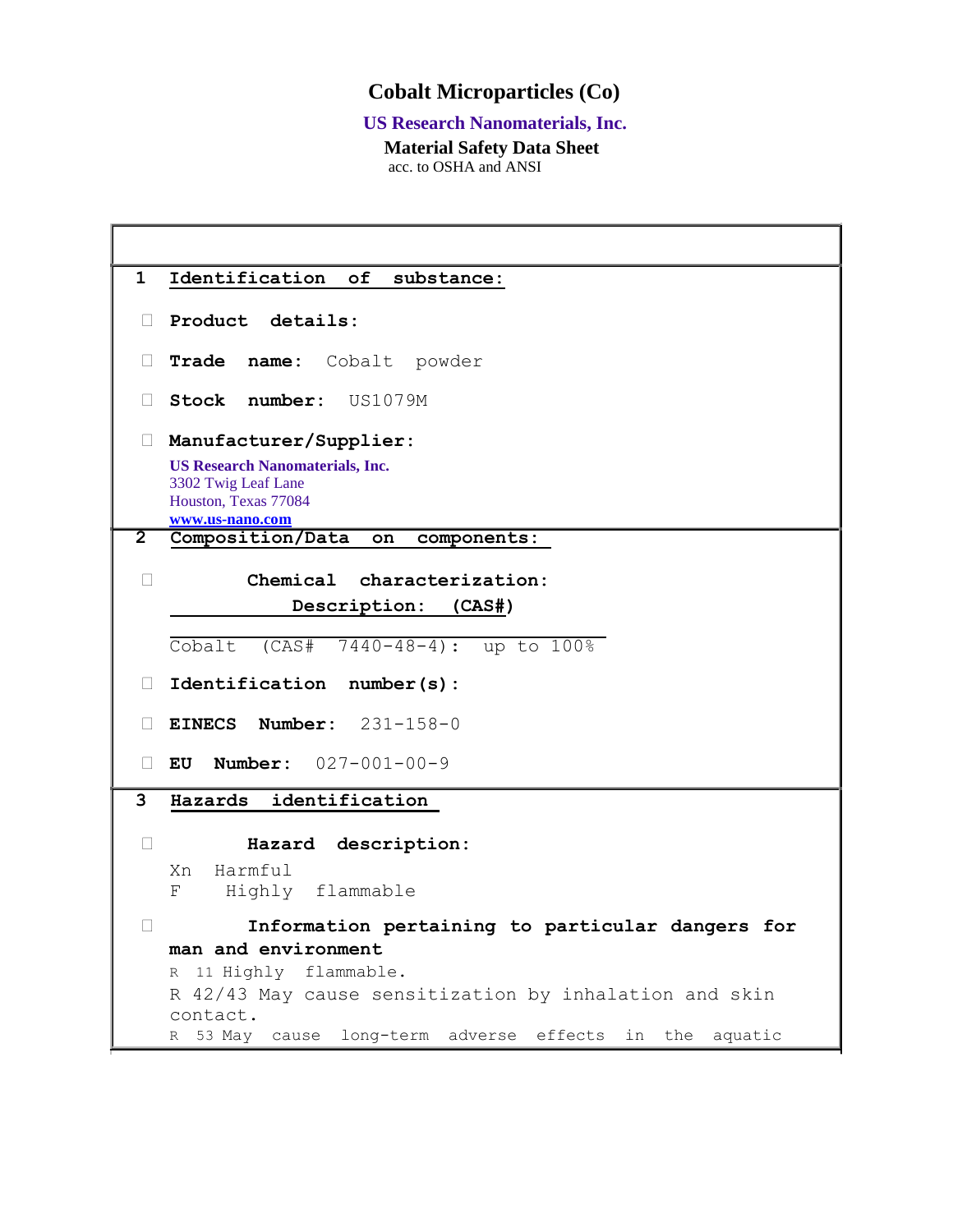```
environment.
 Classification system 
 HMIS ratings (scale 0-4) 
    (Hazardous Materials Identification System)
  Health (acute effects) = 
  1 Flammability = 2 
  Reactivity = 14 First aid measures
 After inhalation 
  Supply fresh air and to be sure call for a doctor. 
  Supply fresh air. If required, provide artificial 
  respiration. Keep patient warm. 
  Seek immediate medical advice. 
 After skin contact 
  Immediately wash with water and soap and rinse thoroughly. 
  Seek immediate medical advice. 
 After eye contact 
  Rinse opened eye for several minutes under running 
  water. Then consult a doctor.
 After swallowing Seek immediate medical advice.
 Information for doctor 
 The following symptoms may occur: 
  Nausea 
  Gastric or intestinal disorders. 
5 Fire fighting measures 
 Suitable extinguishing agents 
  Special powder for metal fires. Do not use water. 
 For safety reasons unsuitable extinguishing agents 
  Water
 Special hazards caused by the material, its 
  products of 
  combustion or 
    resulting gases:
  In case of fire, the following can be
```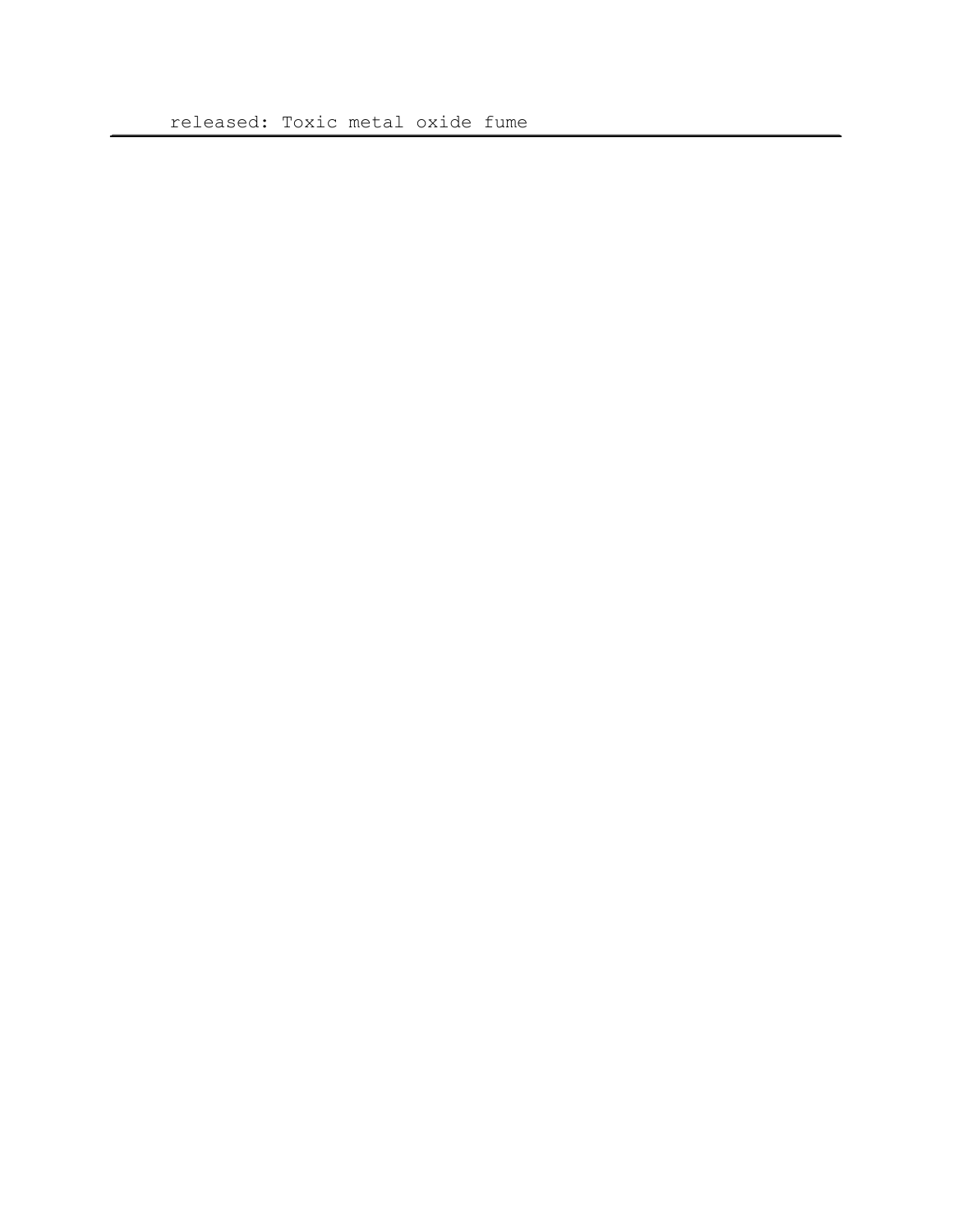```
 Protective equipment: 
  Wear self-contained respirator. 
  Wear fully protective impervious suit. 
  6 Accidental release measures 
 Person-related safety precautions: 
  Wear protective equipment. Keep unprotected persons 
  away. Ensure adequate ventilation 
 Measures for environmental protection: 
  Do not allow material to be released to the environment 
  without proper governmental permits. 
 Measures for cleaning/collecting: Pick up 
  mechanically.
 Additional information: 
  See Section 7 for information on safe handling 
  See Section 8 for information on personal 
  protection equipment. 
  See Section 13 for disposal information. 
7 Handling and storage 
 Handling 
 Information for safe handling: 
  Keep container tightly sealed. 
  Store in cool, dry place in tightly closed containers. 
  Ensure good ventilation at the workplace. 
  Prevent formation of dust. 
 Information about protection against explosions and 
  fires: 
  Dust can combine with air to form an explosive mixture. 
 Storage 
 Requirements to be met by storerooms and 
  receptacles: 
  Store in a cool location. 
 Information about storage in one common storage 
  facility: 
  Do not store together with oxidizing and acidic materials. 
 Further information about storage conditions:
```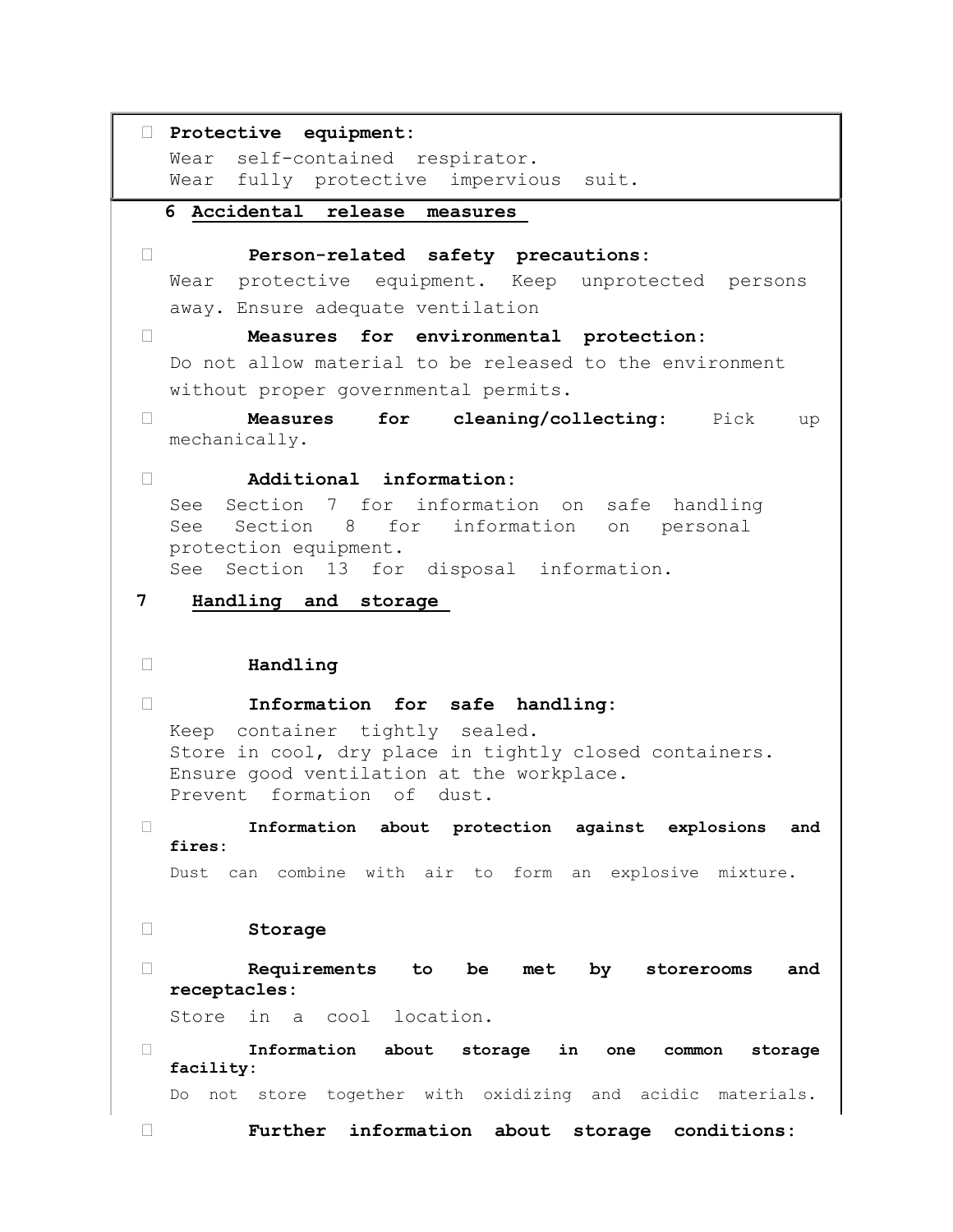Store under dry inert gas. Keep

container tightly sealed.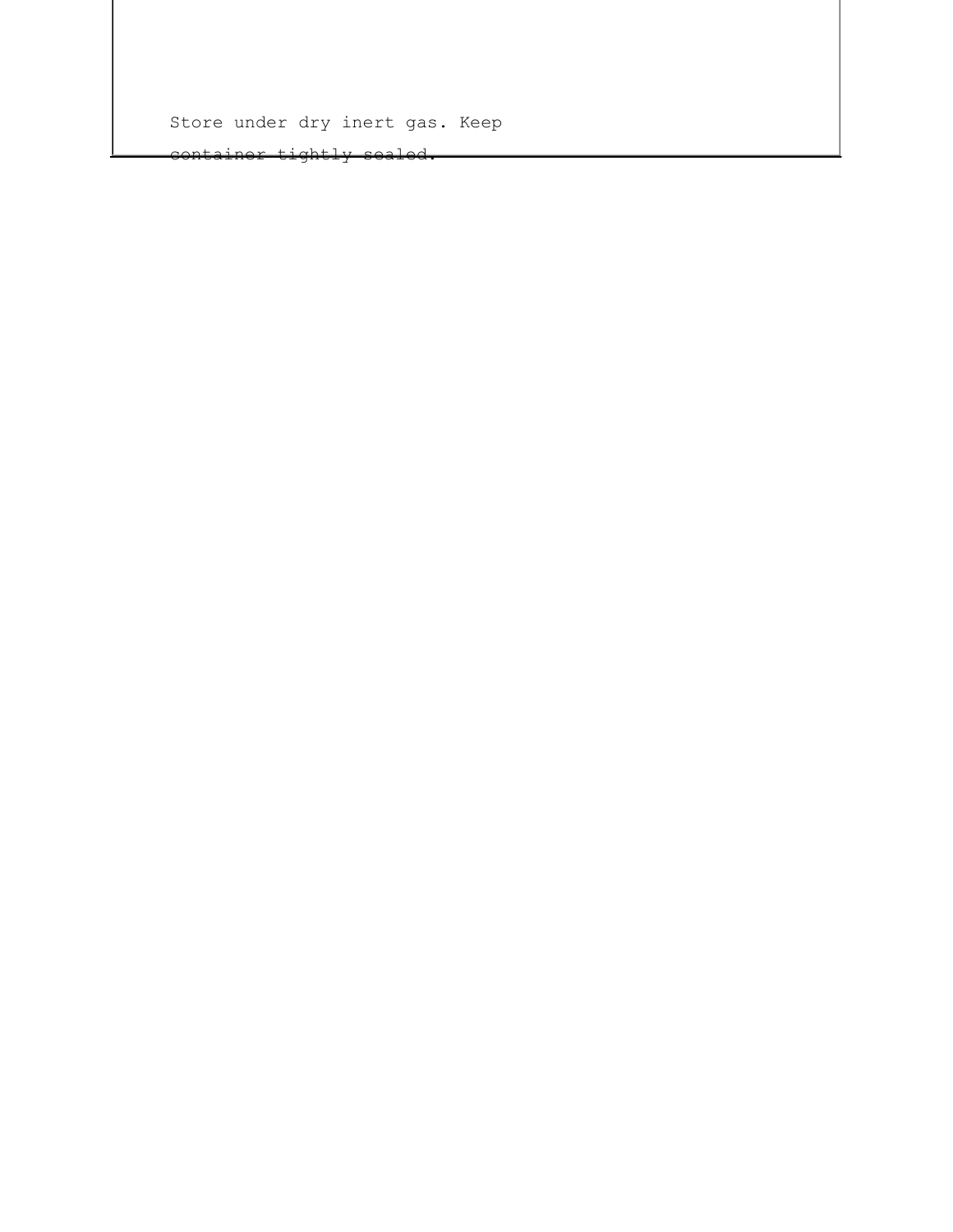```
Store in cool, dry conditions in well sealed containers.
8 Exposure controls and personal protection
 Additional information about design of technical systems: 
  Properly operating chemical fume hood designed for 
  hazardous chemicals and having an average face velocity of 
  at least 100 feet per minute. 
  Components with limit values that require monitoring at the 
  workplace: 
  Cobalt, elemental & inorganic compounds, as Co
                     ma/m<sup>3</sup>ACGIH TLV 0.02; Confirmed animal carcinogen
  Austria Carcinogen
  Belgium TWA 0.05
  Denmark TWA 0.05
  Finland TWA 0.05 (skin)
  Germany Carcinogen
  Hungary TWA 0.1; 0.2-STEL
  Japan OEL 0.05; 2B-Carcinogen
  Korea TLV 0.02; Confirmed animal carcinogen
  Netherlands MAC-TGG 0.05
  Norway TWA 0.05
  Poland TWA 0.05; 0.2\text{-STEL}Russia 0.5-STEL
  Sweden NGV 0.05
  Switzerland MAK-W 0.1; Carcinogen
  United Kingdom TWA 0.1
  USA PEL 0.1 (dust and fume)
 Additional information: No data
 Personal protective equipment 
 General protective and hygienic measures 
  The usual precautionary measures for handling chemicals 
  should be followed. 
  Keep away from foodstuffs, beverages and feed. 
  Remove all soiled and contaminated clothing immediately. 
  Wash hands before breaks and at the end of work. 
 Breathing equipment: 
  Use suitable respirator when high concentrations are
```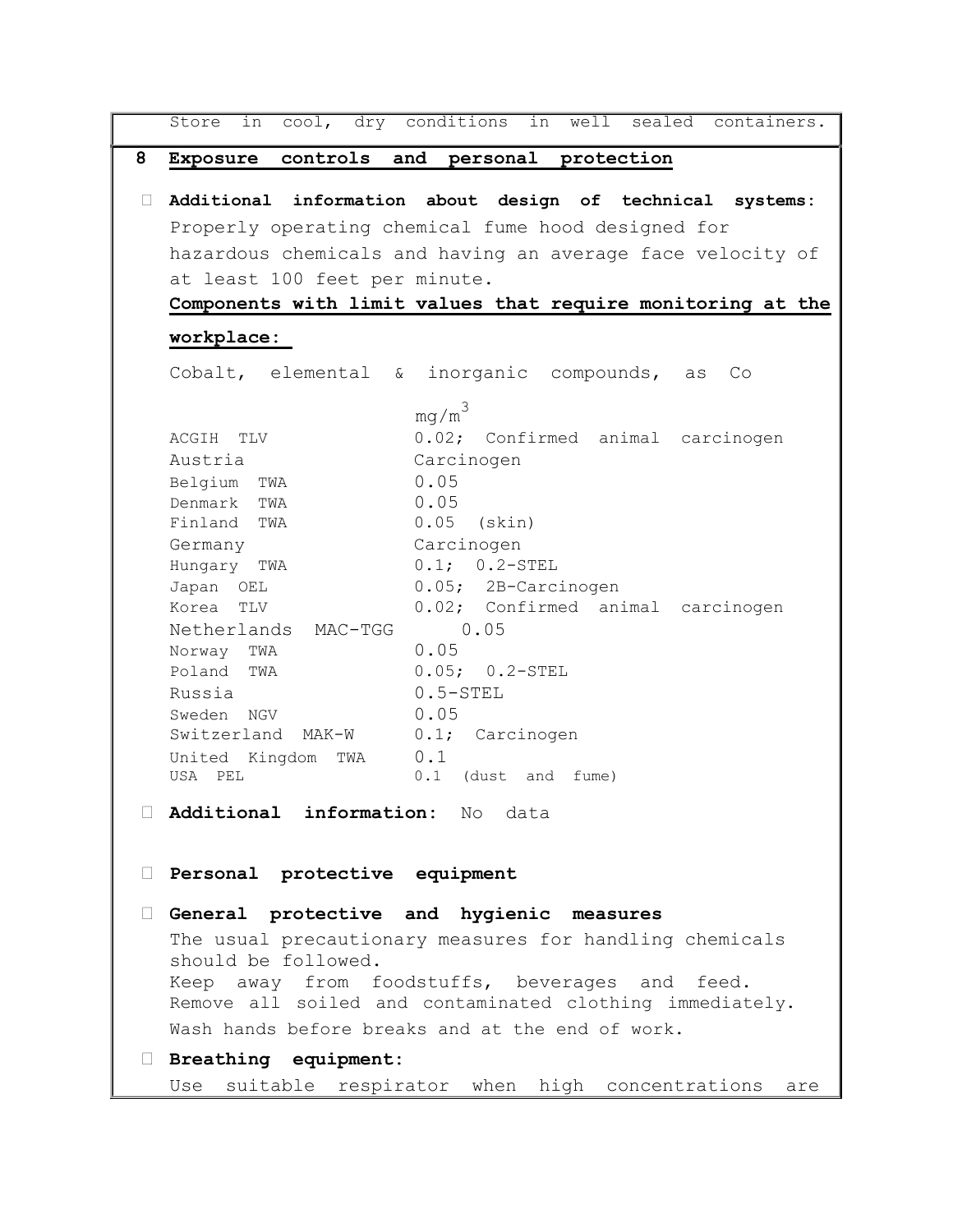present.

| Protection of hands:                                       |                                    |  |
|------------------------------------------------------------|------------------------------------|--|
| Impervious gloves                                          |                                    |  |
| Check protective gloves prior to each use for their proper |                                    |  |
| condition.                                                 |                                    |  |
| Material of gloves                                         |                                    |  |
| The selection of suitable gloves not only depends on       |                                    |  |
| the material, but also on quality. Quality will vary       |                                    |  |
| from manufacturer to manufacturer.                         |                                    |  |
|                                                            |                                    |  |
| Eye protection: Safety glasses<br>L.                       |                                    |  |
| Body protection: Protective work clothing.<br>U.           |                                    |  |
|                                                            |                                    |  |
| Physical and chemical properties:<br>9                     |                                    |  |
| General Information<br>$\Box$                              |                                    |  |
|                                                            |                                    |  |
|                                                            |                                    |  |
| Form: Powder<br>П                                          |                                    |  |
|                                                            |                                    |  |
| Color: Black<br>П                                          |                                    |  |
| Odor: Odorless<br>$\overline{\phantom{a}}$                 |                                    |  |
|                                                            |                                    |  |
| Value/Range Unit<br>□                                      | Method                             |  |
|                                                            |                                    |  |
| Change in condition<br>$\mathbf{L}$                        |                                    |  |
| Melting point/Melting range:<br>Ш                          | $1495$ $^{\circ}$<br>$\mathcal{C}$ |  |
|                                                            |                                    |  |
| Boiling point/Boiling range:<br>П                          | $\circ$<br>2900<br>$\overline{C}$  |  |
|                                                            |                                    |  |
| Sublimation temperature / start: Not determined<br>$\Box$  |                                    |  |
| Flash point:                                               | Not applicable                     |  |
|                                                            |                                    |  |
| Flammability (solid, gaseous)<br>Ш                         | Highly flammable.                  |  |
|                                                            |                                    |  |
| Ignition temperature:<br>$\Box$                            | Not determined                     |  |
| Decomposition temperature:<br>Н                            | Not determined                     |  |
|                                                            |                                    |  |
| Explosion limits:<br>П                                     |                                    |  |
|                                                            |                                    |  |
| Lower:                                                     | determined<br>Not                  |  |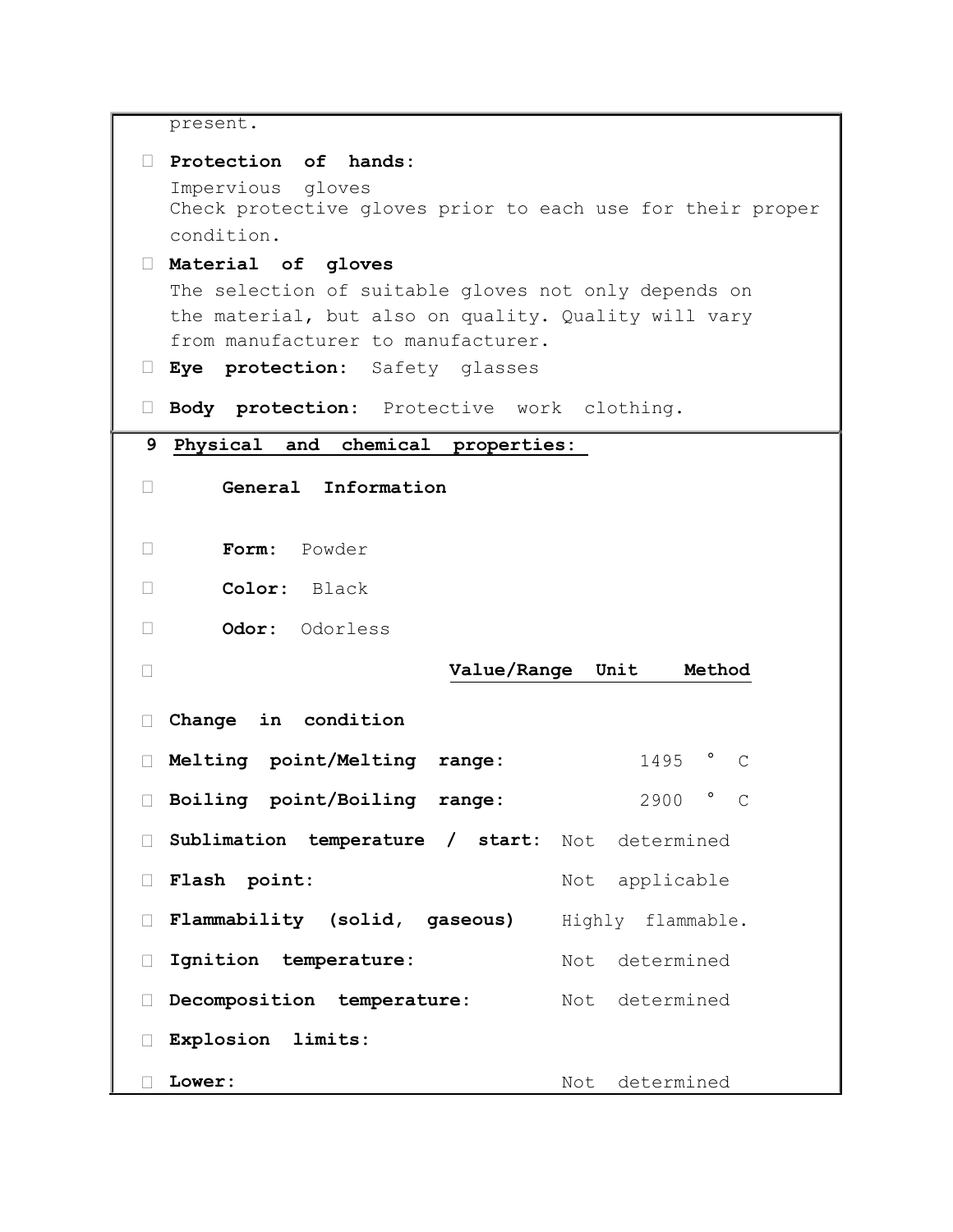□ Upper: Not determined □ Vapor pressure: Not determined **Density:** at 20 ° C 8.92 g/cm³ **Solubility in / Miscibility with Water:** Insoluble **10 Stability and reactivity Thermal decomposition / conditions to be avoided:**  Decomposition will not occur if used and stored according to specifications. **Materials to be avoided:**  Acids Oxidizing agents Air Interhalogens **Dangerous reactions** Powder: may cause fire. **Dangerous products of decomposition:** Toxic metal oxide fume **11 Toxicological information Acute toxicity: LD/LC50 values that are relevant for classification:**  Oral: LD50: 6170 mg/kg (rat) LDLo: 750 mg/kg (rbt) **Primary irritant effect: on the skin:** Irritant to skin and mucous membranes. **on the eye:** Irritating effect. **Sensitization:**  Sensitization possible through inhalation. Sensitization possible through skin contact. **Other information (about experimental toxicology):**  Tumorigenic effects have been observed on tests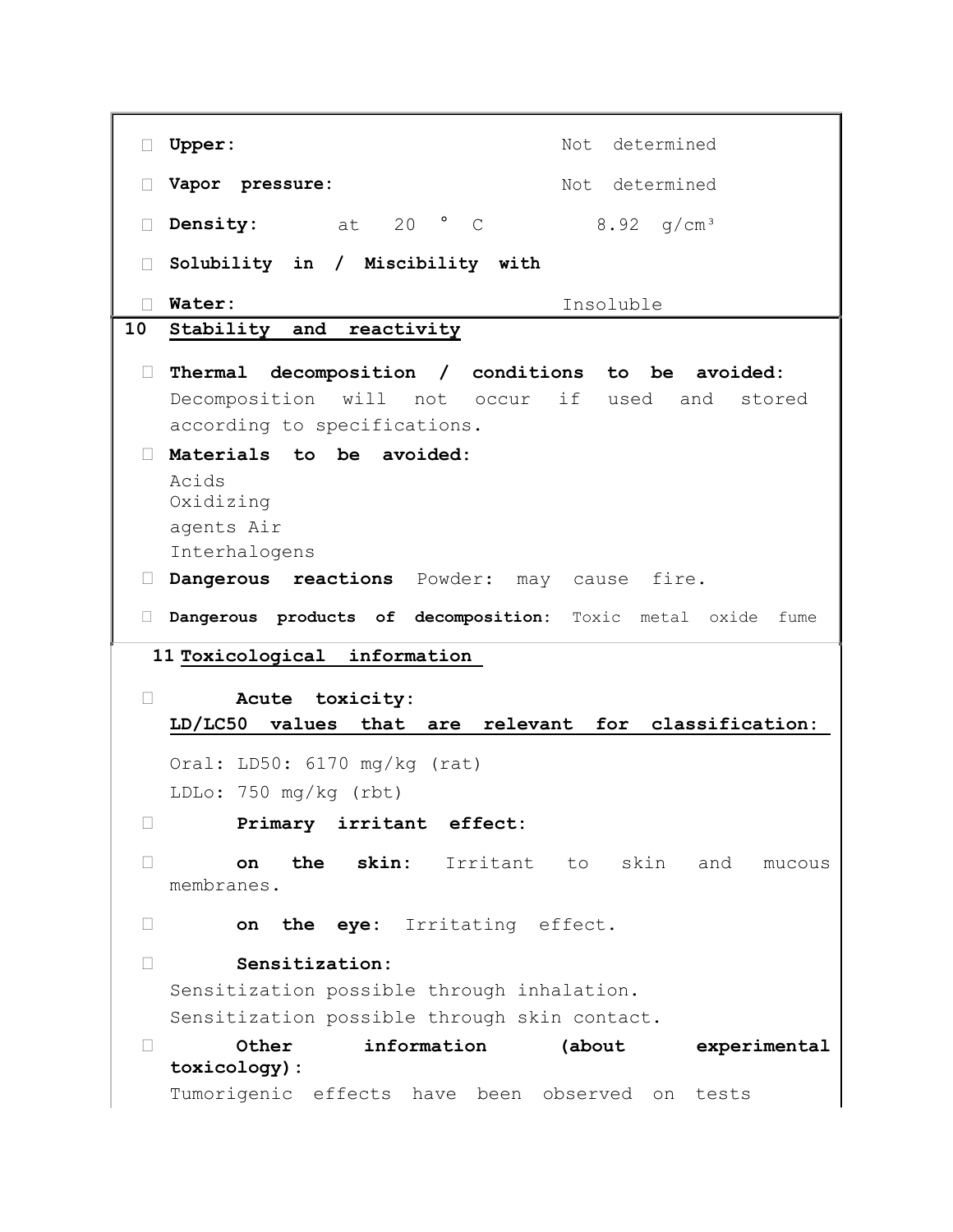with laboratory animals. Mutagenic effects have been observed on tests with human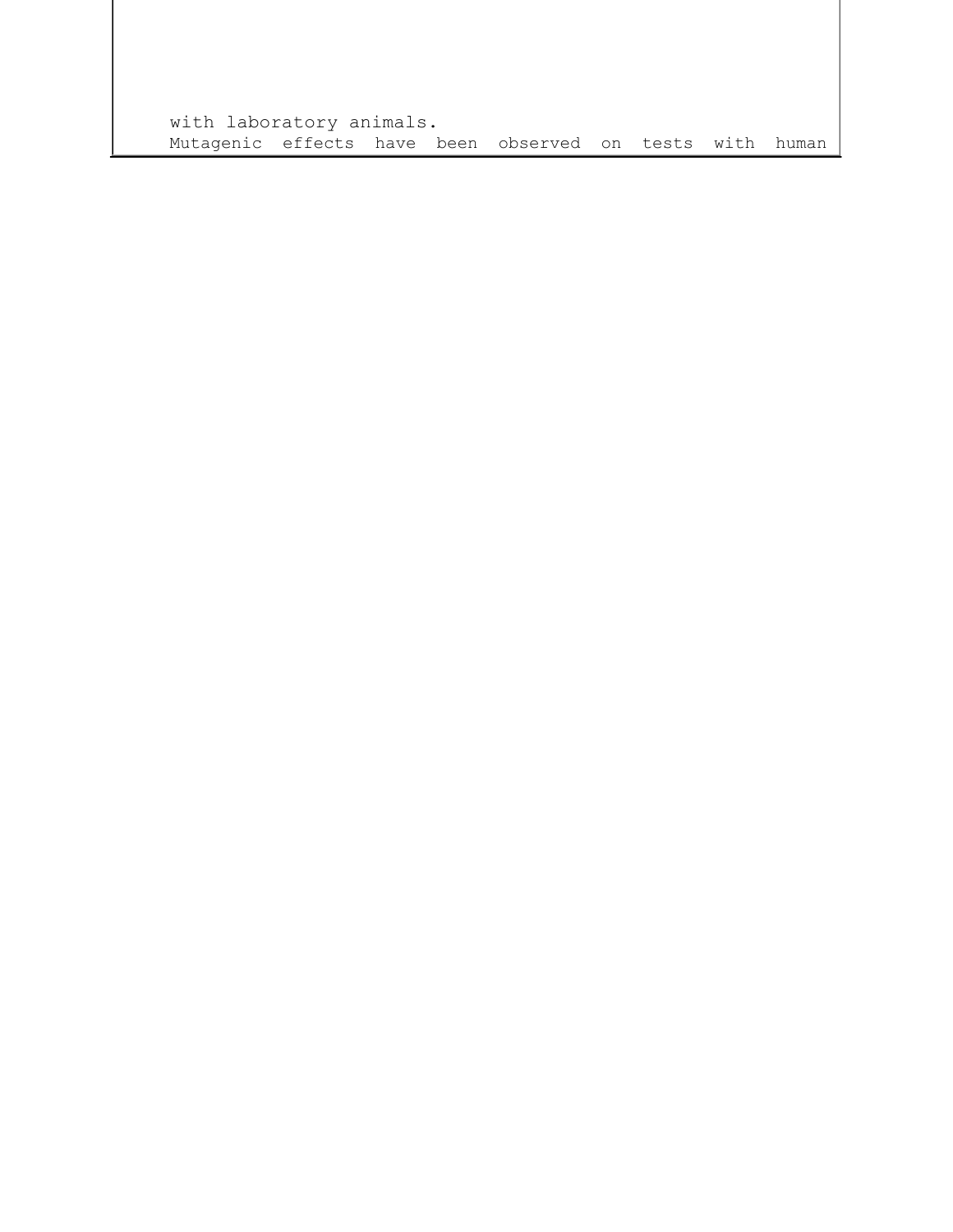and/or animal DNA cells.

#### **Subacute to chronic toxicity:**

Cobalt is an experimental neoplastigen and tumorigen. It is an experimental carcinogen of the connective tissue and lungs. Cobalt metal and inorganic compounds are classified as an animal carcinogen by the ACGIH. Ingestion may cause burning in the mouth, esophagus, and stomach. Inhalation of dusts and fumes may cause irritation of the respiratory tract and labored breathing and coughing. Sensitization, nausea, flushing of the face and ringing in the ears is also possible. Chronic ingestion may result in pericardial effusion, polycardial effusion, polycythemia, cardiac failure, vomiting, convulsions and thyroid enlargement.

#### **Subacute to chronic toxicity:**

The Registry of Toxic Effects of Chemical Substances (RTECS) reports the following effects in laboratory animals: Behavioral - somnolence (general depressed activity). Behavioral - ataxia. Gastrointestinal - hypermotility, diarrhea. Gastrointestinal - tumors. Vascular - regional or general arteriolar or venous dilation. Liver - other changes. Blood - other changes. Lungs, Thorax, or Respiration - other changes. Lungs, Thorax, or Respiration - changes in pulmonary vascular resistance. Kidney, Ureter, Bladder - changes in tubules (including acute renal failure, acute tubular necrosis). Tumorigenic - neoplastic by RTECS criteria. Tumorigenic - tumors at site of application. Tumorigenic equivocal tumorigenic agent by RTECS criteria. Musculoskeletal - tumors.

#### **Additional toxicological information:**

To the best of our knowledge the acute and chronic toxicity of this substance is not fully known. IARC-2B: Possibly carcinogenic to humans: limited evidence in humans in the absence of sufficient evidence in experimental animals. ACGIH A3: Animal carcinogen: Agent is carcinogenic in experimental animals at a relatively high dose, by route(s) of administration, at site(s), of histologic type(s),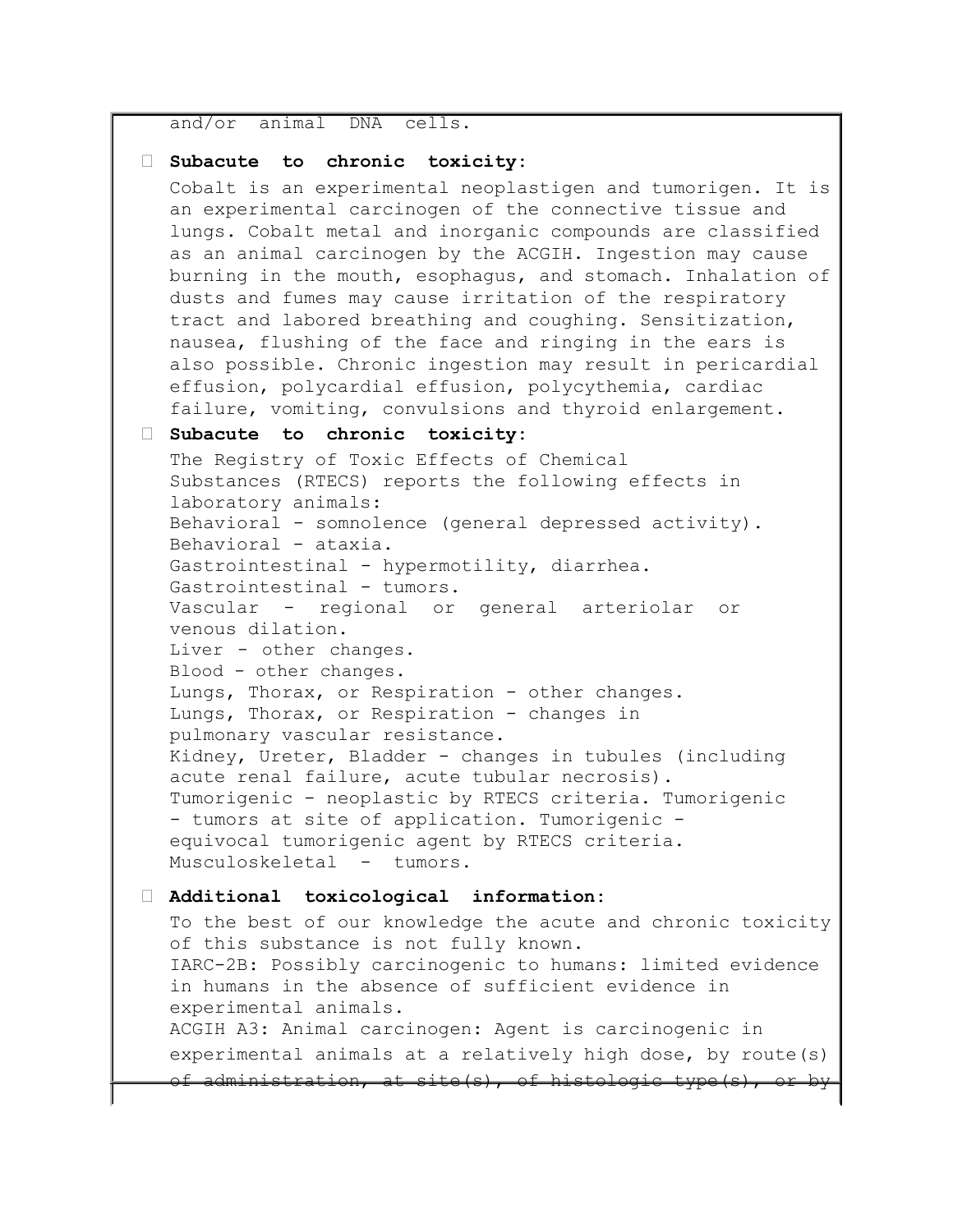```
mechanism(s) not considered relevant to worker exposure. 
   Available epidemologic studies do not confirm an increased 
   risk of cancer in exposed humans. Available evidence 
   suggests that the agent is not likely to cause cancer in 
   humans except under uncommon or unlikely routes or levels 
   of exposure.
12 Ecological information:
  General notes: 
   Do not allow material to be released to the environment 
   without proper governmental permits. 
 13 Disposal considerations 
  Product: 
  Recommendation 
   Consult state, local or national regulations to ensure 
   proper disposal. 
  Uncleaned packagings: 
  Recommendation: 
   Disposal must be made according to official regulations. 
14 Transport information 
  DOT regulations: 
  Hazard class: 4.1
  Identification number: UN3089
  Packing group: II
  Proper shipping name (technical name):
   (cobalt)
                           Metal powders, flammable, n.o.s.
  Land transport ADR/RID (cross-border)
  ADR/RID class: 4.1 Flammable solids
  Item: 13b
  Danger code (Kemler): 40
```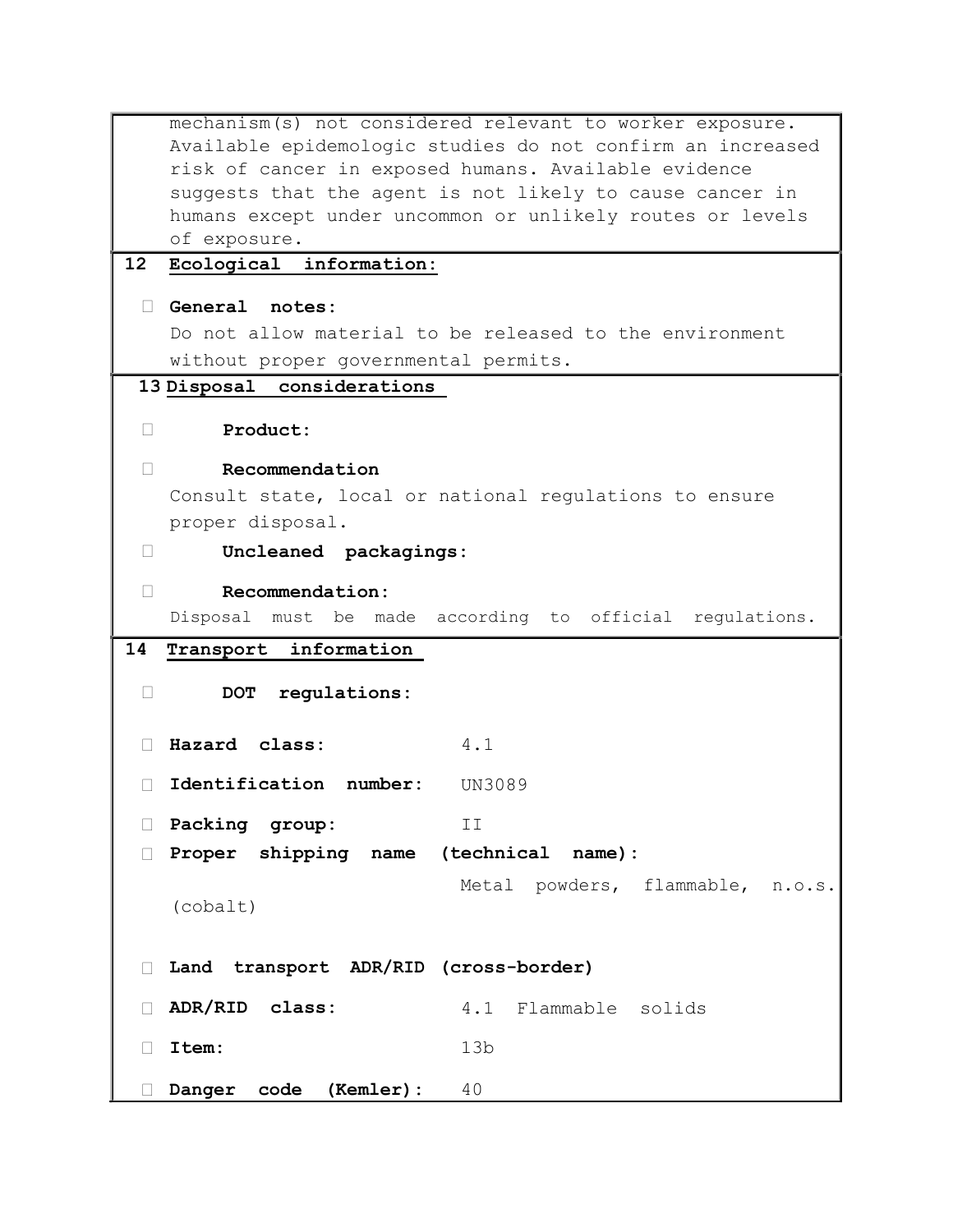```
 UN-Number: 3089
 Description of goods: Metal powders, flammable, n.o.s.
  (cobalt) 
 Maritime transport IMDG: 
 IMDG Class: 4.1
 UN Number: 3089
 Packaging group: II
 Proper shipping name: Metal powders, flammable, n.o.s.
  (cobalt) 
 Air transport ICAO-TI and IATA-DGR: 
 ICAO/IATA Class: 4.1
 UN/ID Number: 3089
 Packaging group: II
 Proper shipping name: Metal powders, flammable, n.o.s.
  (cobalt) 
15 Regulations 
 Product related hazard informations: 
 Hazard symbols: 
  Xn Harmful F Highly flammable 
 Risk phrases: 
  11 Highly flammable.
  42/43 May cause sensitization by inhalation and 
  skin contact.
  53 May cause long-term adverse effects in the 
  aquatic environment. 
 Safety phrases: 
  22 Do not breathe dust. 
  24 Avoid contact with skin.
  37 Wear suitable gloves.
  61 Avoid release to the environment. Refer to special
```